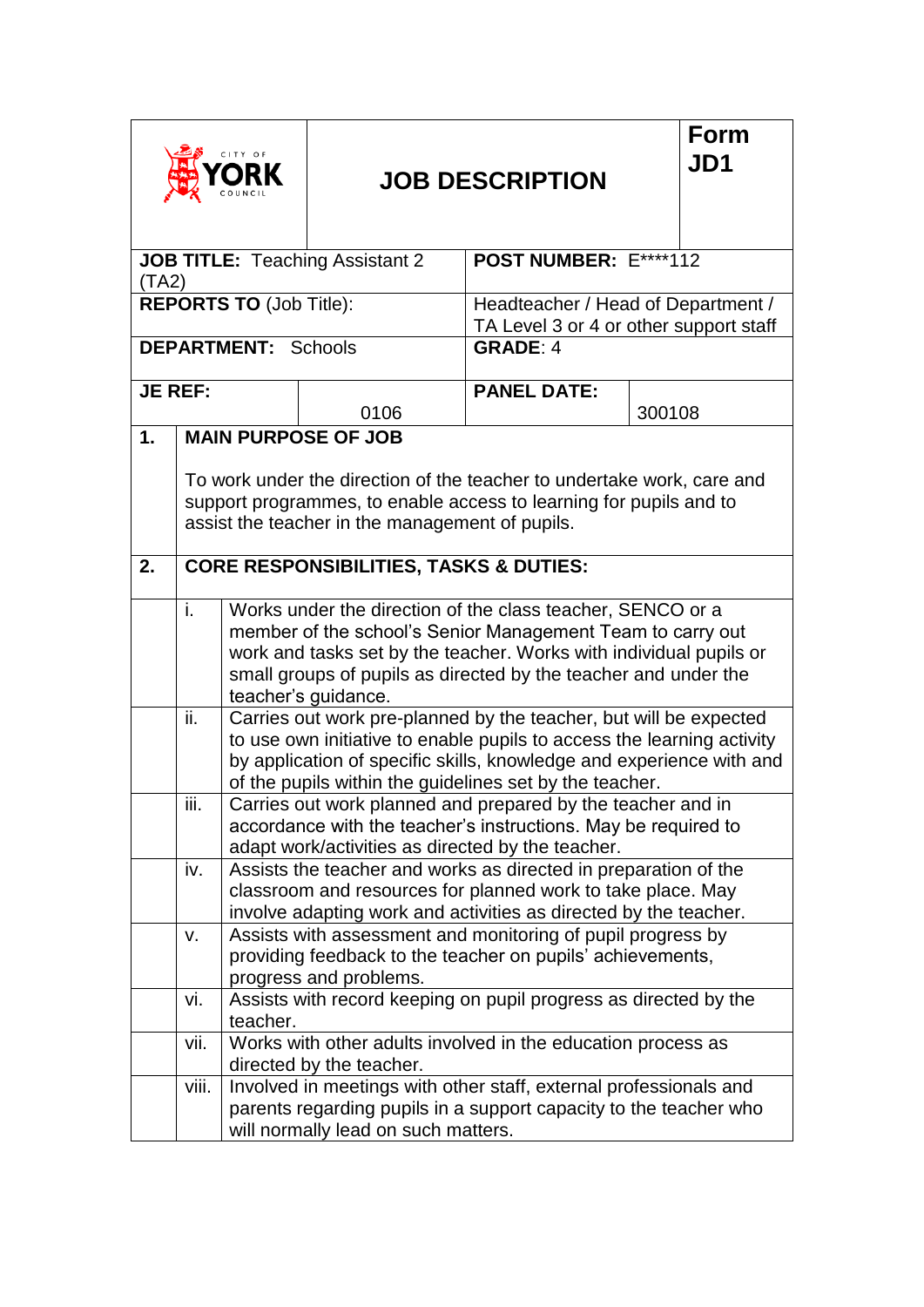|    | ix.                                 | Supports colleagues across the school staff as directed by the<br>teacher, SENCO or Senior Management Team by application of<br>any specific skills, experience and knowledge in relation to pupils<br>and the curriculum, and to include routine administrative and                                                                                                                                                                                                                                                                                                                                                                                                                                             |  |  |  |  |
|----|-------------------------------------|------------------------------------------------------------------------------------------------------------------------------------------------------------------------------------------------------------------------------------------------------------------------------------------------------------------------------------------------------------------------------------------------------------------------------------------------------------------------------------------------------------------------------------------------------------------------------------------------------------------------------------------------------------------------------------------------------------------|--|--|--|--|
|    | X.                                  | clerical tasks.<br>Accompanies other staff on school visits and in other activities<br>outside of the classroom and has responsibility for specific pupils<br>or small groups as directed by the teacher.                                                                                                                                                                                                                                                                                                                                                                                                                                                                                                        |  |  |  |  |
|    | xi.                                 | Follows all school policies and procedures, in particular: School's<br>Health, Safety and Security Policy, Child Protection Policy,<br>Behaviour Management Policy, Inclusion Policy, Equalities Policy<br>and Data Protection Policy                                                                                                                                                                                                                                                                                                                                                                                                                                                                            |  |  |  |  |
|    | xii.                                | Participates as required in the school's performance management<br>and supervision systems and take part in appropriate training and<br>development activities                                                                                                                                                                                                                                                                                                                                                                                                                                                                                                                                                   |  |  |  |  |
|    | xiii.                               | Makes appropriate use of ICT and adhere to policies relating to it,<br>within their work in line with the school's systems of working                                                                                                                                                                                                                                                                                                                                                                                                                                                                                                                                                                            |  |  |  |  |
|    | xiv.                                | May be given specific areas of responsibility within the school that<br>are appropriate to specific skills, knowledge and experience, for<br>example in maintaining curriculum resources in a given subject<br>area, preparing displays etc.                                                                                                                                                                                                                                                                                                                                                                                                                                                                     |  |  |  |  |
|    | XV.                                 | Contributes to the overall ethos, work and aims of the school                                                                                                                                                                                                                                                                                                                                                                                                                                                                                                                                                                                                                                                    |  |  |  |  |
| 3. |                                     | <b>SUPERVISION / MANAGEMENT OF PEOPLE</b>                                                                                                                                                                                                                                                                                                                                                                                                                                                                                                                                                                                                                                                                        |  |  |  |  |
|    |                                     | No. reporting - Direct: 0<br>Indirect: 0                                                                                                                                                                                                                                                                                                                                                                                                                                                                                                                                                                                                                                                                         |  |  |  |  |
| 4. |                                     | <b>CREATIVITY &amp; INNOVATION</b>                                                                                                                                                                                                                                                                                                                                                                                                                                                                                                                                                                                                                                                                               |  |  |  |  |
|    | $\bullet$<br>$\bullet$<br>$\bullet$ | Monitors and is responsive to pupil learning and behaviour at all<br>times by making adjustments to supervised activities.<br>Monitors and is responsive to pupils' personal needs and<br>communication.<br>Under the direction of the class teacher communicates effectively<br>with teachers, other professionals and parents whenever the<br>need arises and recognises the need to communicate.<br>On the basis of their knowledge and understanding of pupils,<br>needs and responses to learning, contributes to the planning and<br>review of the differentiated curriculum and individual education<br>plans/individual behaviour plans.<br>Participates in the design of classroom and school displays. |  |  |  |  |
| 5. |                                     | <b>CONTACTS &amp; RELATIONSHIPS</b>                                                                                                                                                                                                                                                                                                                                                                                                                                                                                                                                                                                                                                                                              |  |  |  |  |
|    |                                     | Internal Contributes to the teacher's planning, teaching<br>and assessment of the curriculum - daily. Enables pupils'<br>access to the planned curriculum and meets personal and<br>social needs - daily. Takes part in departmental or whole<br>school meetings as required. Works in collaboration with<br>other support staff - daily.                                                                                                                                                                                                                                                                                                                                                                        |  |  |  |  |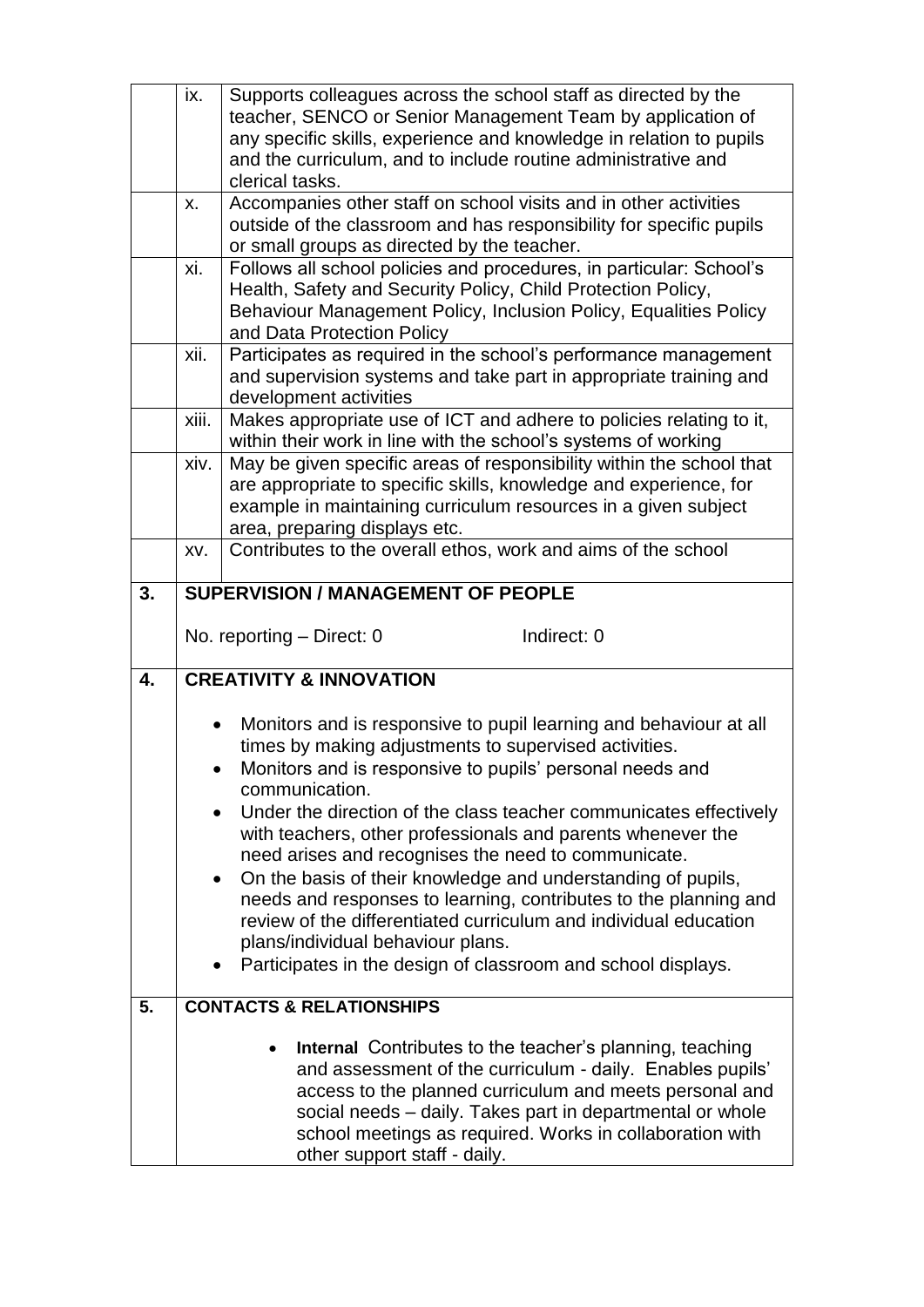|    | <b>External</b> Provides information about pupils' progress,<br>strategies eg inclusion programmes.                                                                                                                                                                                                                                                                                                                                                                                                                                                                                                                                                                                                                                                                                                                                                                                                                                               |
|----|---------------------------------------------------------------------------------------------------------------------------------------------------------------------------------------------------------------------------------------------------------------------------------------------------------------------------------------------------------------------------------------------------------------------------------------------------------------------------------------------------------------------------------------------------------------------------------------------------------------------------------------------------------------------------------------------------------------------------------------------------------------------------------------------------------------------------------------------------------------------------------------------------------------------------------------------------|
| 6. | <b>DECISIONS - discretion and consequences</b>                                                                                                                                                                                                                                                                                                                                                                                                                                                                                                                                                                                                                                                                                                                                                                                                                                                                                                    |
|    | Takes action to meet pupils' needs as they arise to avoid undue<br>$\bullet$<br>physical or mental stress.<br>Communicates information effectively to teachers, other<br>$\bullet$<br>professionals and parents whenever the need arises.<br>Recognises when it is necessary to make adjustments to planned<br>activities in order to enable a pupil to access the curriculum fully<br>and make progress and discusses these with class teacher.                                                                                                                                                                                                                                                                                                                                                                                                                                                                                                  |
| 7. | <b>RESOURCES</b><br><b>None</b>                                                                                                                                                                                                                                                                                                                                                                                                                                                                                                                                                                                                                                                                                                                                                                                                                                                                                                                   |
| 8. | <b>WORK ENVIRONMENT -</b><br><b>Work demands</b><br>Under the direction of the class teacher need to implement<br>activities in lessons within school hours as directed. Work may be<br>subject to some change and interruption eg unplanned absences<br>of staff and children, unexpected visits by parents and<br>professionals.<br><b>Physical demands</b><br>Involves mainly sitting with pupils but may have sustained periods<br>of physical activity, involving bending, crouching, lifting, walking<br>and running eg PE lessons, when meeting pupils' personal care<br>needs, physical interventions with pupils, moving children with<br>physical disabilities, following approved procedures.<br><b>Working conditions</b><br>Majority of work takes place in classroom environment, may be<br>involved in outside activities eg supervision of playground, sports<br>field activities, off-site educational activities in all weather |
|    | conditions as required.<br><b>Work context</b>                                                                                                                                                                                                                                                                                                                                                                                                                                                                                                                                                                                                                                                                                                                                                                                                                                                                                                    |
|    | Risk of verbal abuse and physical harm from a minority of pupils<br>and who behave aggressively.<br>Risk of injury from moving and handling pupils.<br>$\bullet$<br>Risk of exposure to bodily fluids when assisting incontinent<br>children with their personal hygiene.<br>Risk of infection when dealing with unwell children.                                                                                                                                                                                                                                                                                                                                                                                                                                                                                                                                                                                                                 |
| 9. | <b>KNOWLEDGE &amp; SKILLS</b>                                                                                                                                                                                                                                                                                                                                                                                                                                                                                                                                                                                                                                                                                                                                                                                                                                                                                                                     |
|    | <b>Communication skills</b><br>$\bullet$<br>Time management and organisational skills<br>$\bullet$<br>Literacy and numeracy skills<br><b>ICT</b> capability<br>$\bullet$<br>Knowledge of normal child development and children's personal                                                                                                                                                                                                                                                                                                                                                                                                                                                                                                                                                                                                                                                                                                         |